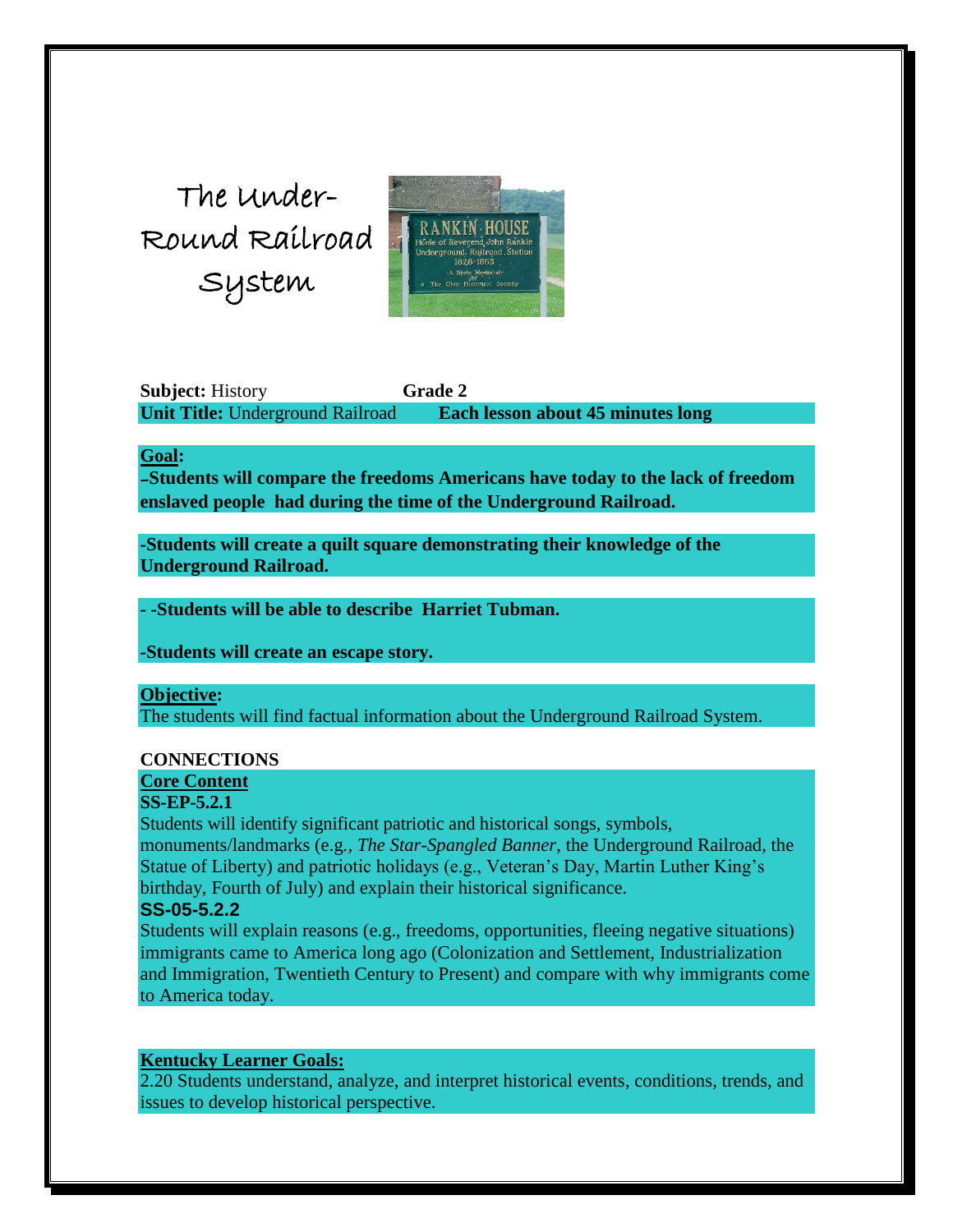## **Context**

Students have already read for information this year. These lessons will build/review on student's prior knowledge for informational reading. We have also talked about the freedoms we have in America, so we will build on this looking from a then and know perspective.

### **Resources**

- Journal
- Sweet Clara and the Freedom Quilt book
- KWL Chart
- Paper for Poster
- Magazines
- Glue
- Crayons/Pencil
- Venn Diagram Paper
- Final Assessment Sheet
- Minty: A Story of Young Harriet Tubman book
- Construction paper(star)
- Star outs
- Construction pieces for quilt
- The Drinking Gourd book
- List of web sites for students

# **Procedures:**

### **DAY 1**

- 1. I will begin class by activating student's prior knowledge on the Underground Railroad by doing a KWL chart.
- 2. We will discuss how freedoms are different know for African Americans then and know.
- 3. Each child will make a poster showing what freedoms they have today.
- 4. Each child will share their posters and make a chart of all the reasons they love America.

## **DAY 2**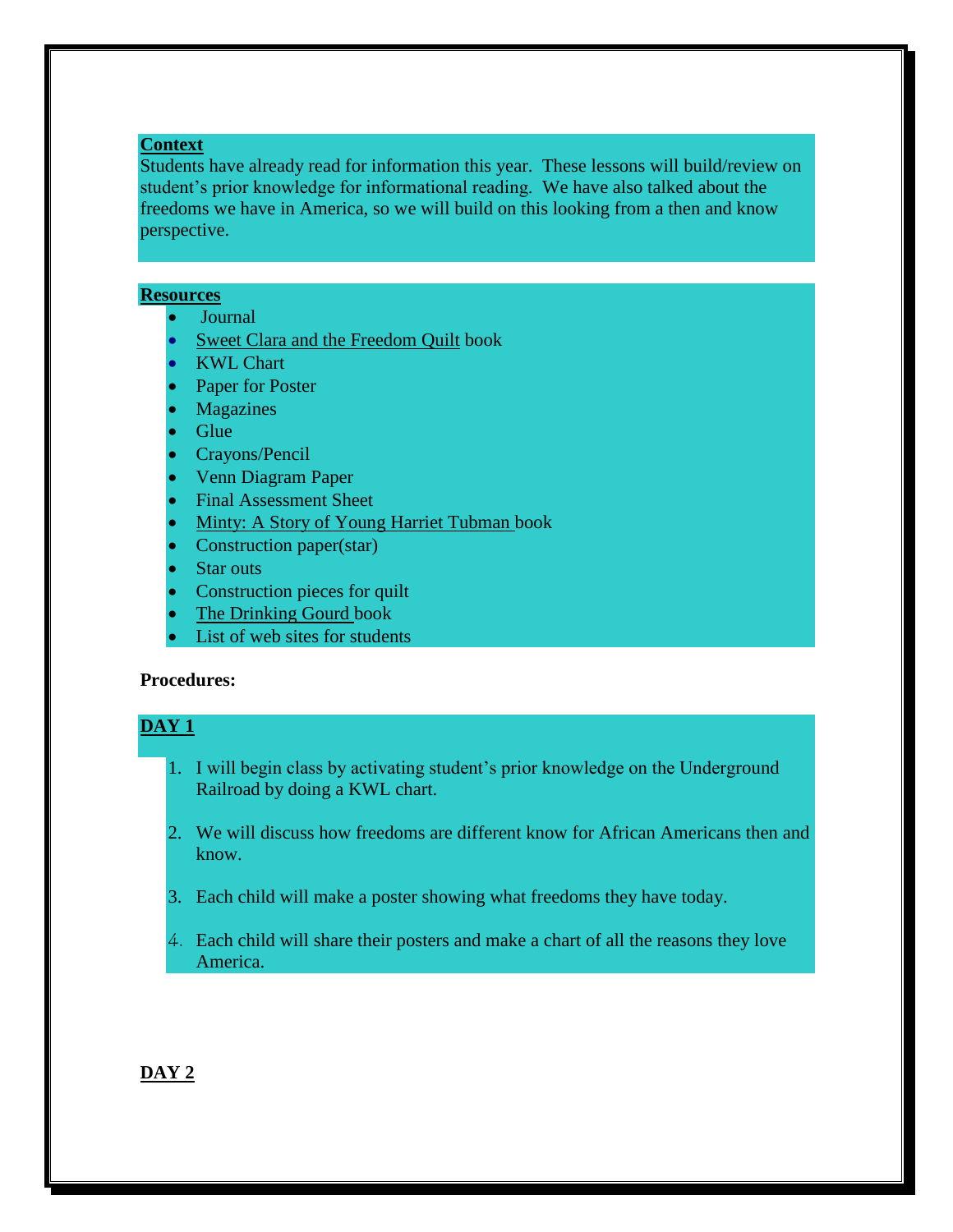- 5. Introduce the term*, Underground Railroad*. Talk about how people who try to run away to reach freedom. Discuss what they would do and how they would do it. Tell them about the secret codes and let them guess what they mean.
- 6. Read Minty: A Story of Young Harriet Tubman
- 7. Have the students create a north star to their dreams for the future. On the center of the star they will write their dream and on each point, a way to achieve that dream.

# **DAY 3**

- 8. Open class by reviewing KWL chart and adding things if needed.
- 9. Read Sweet Clara and the Freedom Quilt
- 10. Have the students create their own secret map to freedom. They will take different pieces of construction paper and write their plan of escape on each piece. First piece will be home and the last piece will be freedom. This will also be an assessment to see if they understand what we have covered so far.

\*Show students the web site

<http://www.beavton.k12.or.us/Greenwat/leahy/ugrr/index.htm>

This is a web site that shows a virtual Underground Railroad quilt. As students finish they will be free to use class computer to surf the web with web-sites given on the Underground Railroad.

# **DAY 4**

We will continue the freedom quilts. As they are working I will talk about some of the terms and facts that I learned this summer in facts. I will help the students understand the meaning of the freedom quilt and how important their freedom is. What would it be like to be Clara; to be separated from your parents, family and friends? As they finish they will present their quilts to the class.

# **DAY 5**

11. Write a journal response stating how you would feel if you were separated from your family to escape freedom.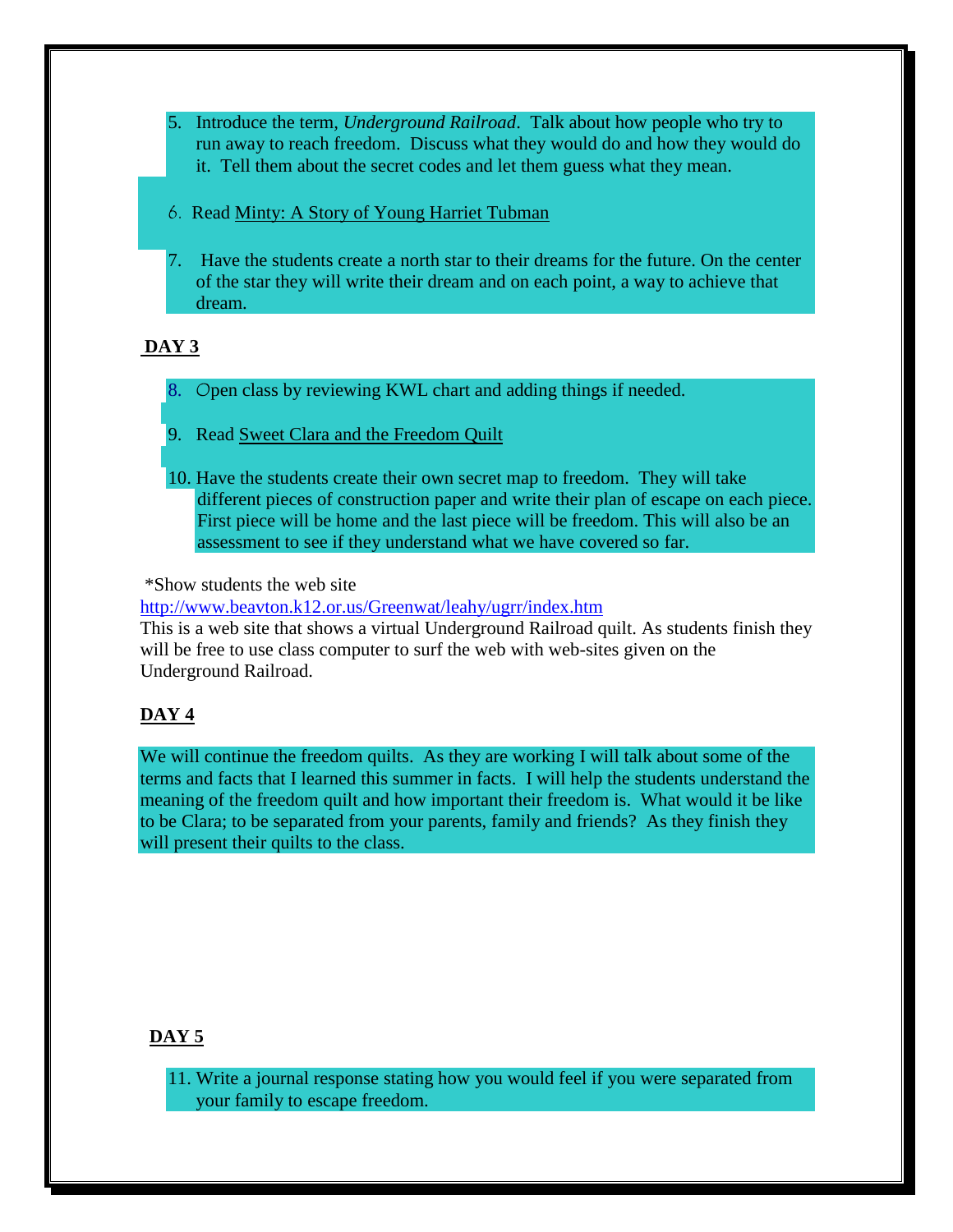\*Scared \*Nervous \*Happy \*Sad

\*Etc.

## 17. Read The Drinking Gourd

#### 18. Assessment

With a partner plan a plan of escape. I will have a sheet made up and the students will have to pick one person/item from each category:

\*Character

- \*A Friend Who Helps
- \*Hiding Place

 **\***Danger

\*Resource

\*Discomfort

\*Mode of Travel

## **Student Assessment**

o I will have a pre-written rubric sheet that I will have typed up and graded them accordingly at the end of the unit on their escape story.

o I will have the student assess each other according to my pre-made rubric to see how their peers see their work.

#### **Impact**

I feel that these lessons made for a very successful unit. My students had little or no prior knowledge of the Underground Railroad. They were very attentive and seemed to really enjoy the lesson. As we would review the prior day's discussions, they knew all the information. Even my students that struggle with re-telling were so interested in what we were studying that I was able to see a different side of their comprehension.

### **Refinement**

The next time I teach this lesson I think I will spend a little more time building background knowledge for my students on the Underground Railroad. They did great, but I feel at times some assessments were a little difficult for them because most of them had never even heard the term, *Underground Railroad.* The quilt activity was a little confusing for them. I will need to create my own quilt before hand so that they will know what I am expecting from them.

## **Additional Web sites**

[http://www.ugrr.org](http://www.ugrr.org/) [http://www.beavton.k12.or.us/Greenway/leahy/ugrr/index.htm.](http://www.beavton.k12.or.us/Greenway/leahy/ugrr/index.htm)